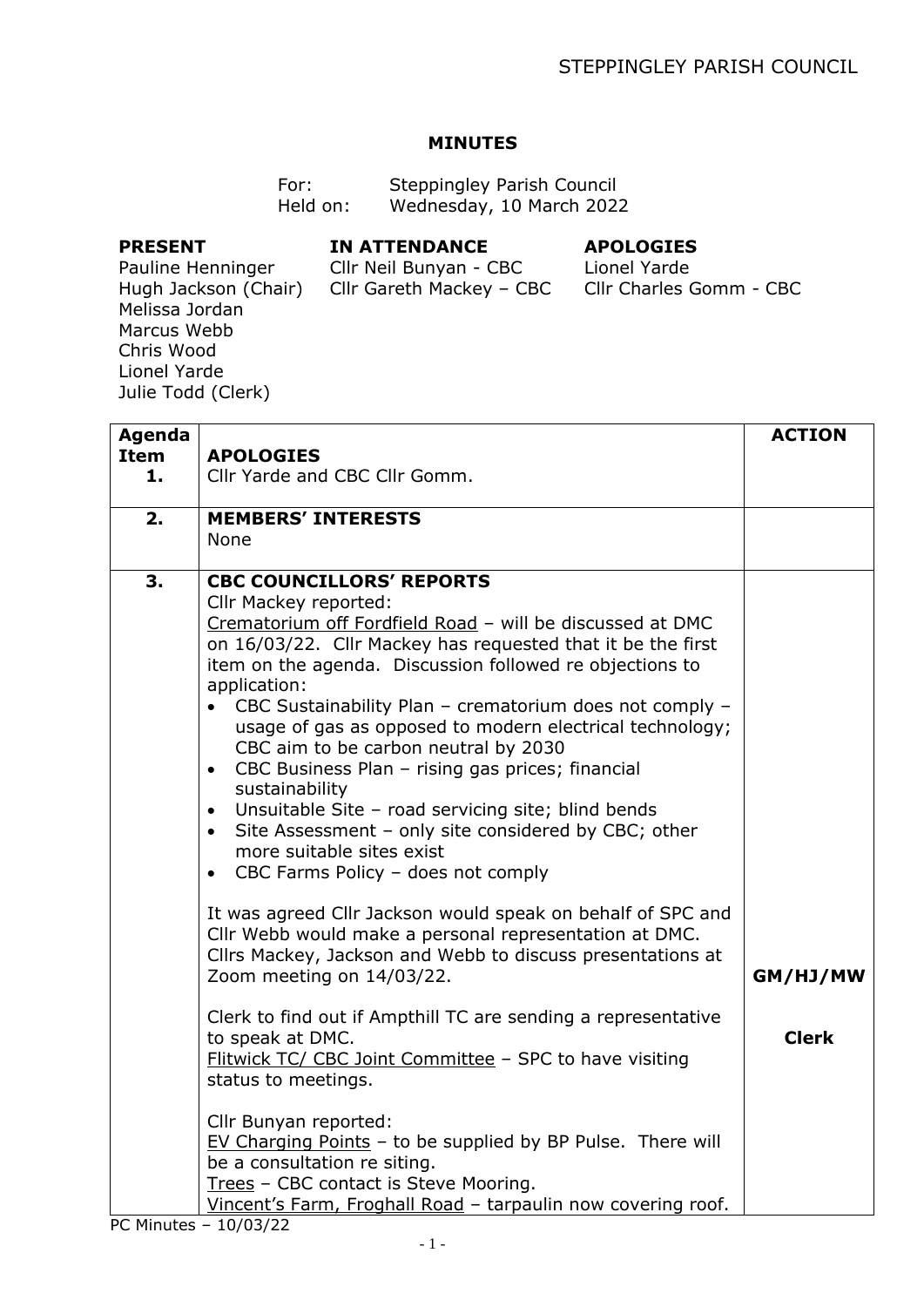|    | Rectory Road - Cllr Jackson has registered Rectory Road as                                                                                                                                                                                                                                                                                                                                                                                                                                                                                                                                                                                                                                                                                    |                          |
|----|-----------------------------------------------------------------------------------------------------------------------------------------------------------------------------------------------------------------------------------------------------------------------------------------------------------------------------------------------------------------------------------------------------------------------------------------------------------------------------------------------------------------------------------------------------------------------------------------------------------------------------------------------------------------------------------------------------------------------------------------------|--------------------------|
|    | a toad crossing with the DoT.                                                                                                                                                                                                                                                                                                                                                                                                                                                                                                                                                                                                                                                                                                                 |                          |
| 4. | <b>MINUTES OF 5 JANUARY 2022</b><br>It was unanimously agreed that the minutes represented a<br>true account of the meetings and were duly signed.                                                                                                                                                                                                                                                                                                                                                                                                                                                                                                                                                                                            |                          |
| 5. | <b>MATTERS ARISING</b><br>To be dealt with under Reports.                                                                                                                                                                                                                                                                                                                                                                                                                                                                                                                                                                                                                                                                                     |                          |
| 6. | <b>REPORTS</b><br>a) Planning<br>See 3. Crematorium above.<br>CB/22/00117/FULL Church View House - SPC has no<br>objection to this application however will request that PIR<br>external lighting is used and noted that matching materials<br>will be used.                                                                                                                                                                                                                                                                                                                                                                                                                                                                                  | <b>Clerk</b>             |
|    | b) Highways<br>Cllr Wood reported:<br>SIDS - applied for two traffic survey counts from CBC.<br>Cost to be checked.                                                                                                                                                                                                                                                                                                                                                                                                                                                                                                                                                                                                                           | <b>CW</b>                |
|    | Village Entrances - funding could be available through<br>$\bullet$<br>CBC RMF. Cllr Jordan to give costing to Cllr Wood.<br>Flitwick Road- works currently scheduled for 04/04-<br>$\bullet$<br>$27/05/22$ – 4-way traffic lights subject to ground.<br>Anglian Water to do a letter drop.                                                                                                                                                                                                                                                                                                                                                                                                                                                   | MJ/CW                    |
|    | 30mph Sign Flitwick - Cllr Wood to report to CBC<br>$\bullet$                                                                                                                                                                                                                                                                                                                                                                                                                                                                                                                                                                                                                                                                                 | <b>CW</b>                |
|    | c) Footpaths, P3, Hedges, Tree Warden & Conservation<br>Cllr Wood reported on Cllr Yarde's behalf:<br>Acer Campestre Queen Elizabeth - Cllrs Wood and Yarde<br>have planted the tree (to mark the Queen's Platinum<br>Jubilee) in the centre of the new tree crescent<br>Queen's Green Canopy - Acer has been registered.<br>$\bullet$<br>Hexagonal Seat - to be ordered<br>$\bullet$<br>Plaque - it was agreed to purchase the RBL plaque for<br>$\bullet$<br>£119. To be mounted on a post.<br>Acacia Tree, Recreation Ground - blew down in<br>$\bullet$<br>February's high winds. Richard Harris cleared away. It<br>was agreed to plant two ornamental trees - one to be in<br>memory of Phil Hynes. Cllr Wood to investigate varieties. | <b>Clerk</b><br>Clerk/CW |
|    | d) <u>SVA</u><br>Broadband (Gigaclear) now in Village Hall<br>$\bullet$<br>Meet the Neighbour evening on 12/03/22<br>$\bullet$<br>Village Hall needs new fire doors; window sills and work<br>$\bullet$<br>on the chimneys<br>Quiz night tba<br>$\bullet$<br>SVA to fund Picnic on the Rec for the Platinum Jubilee<br>$\bullet$                                                                                                                                                                                                                                                                                                                                                                                                              |                          |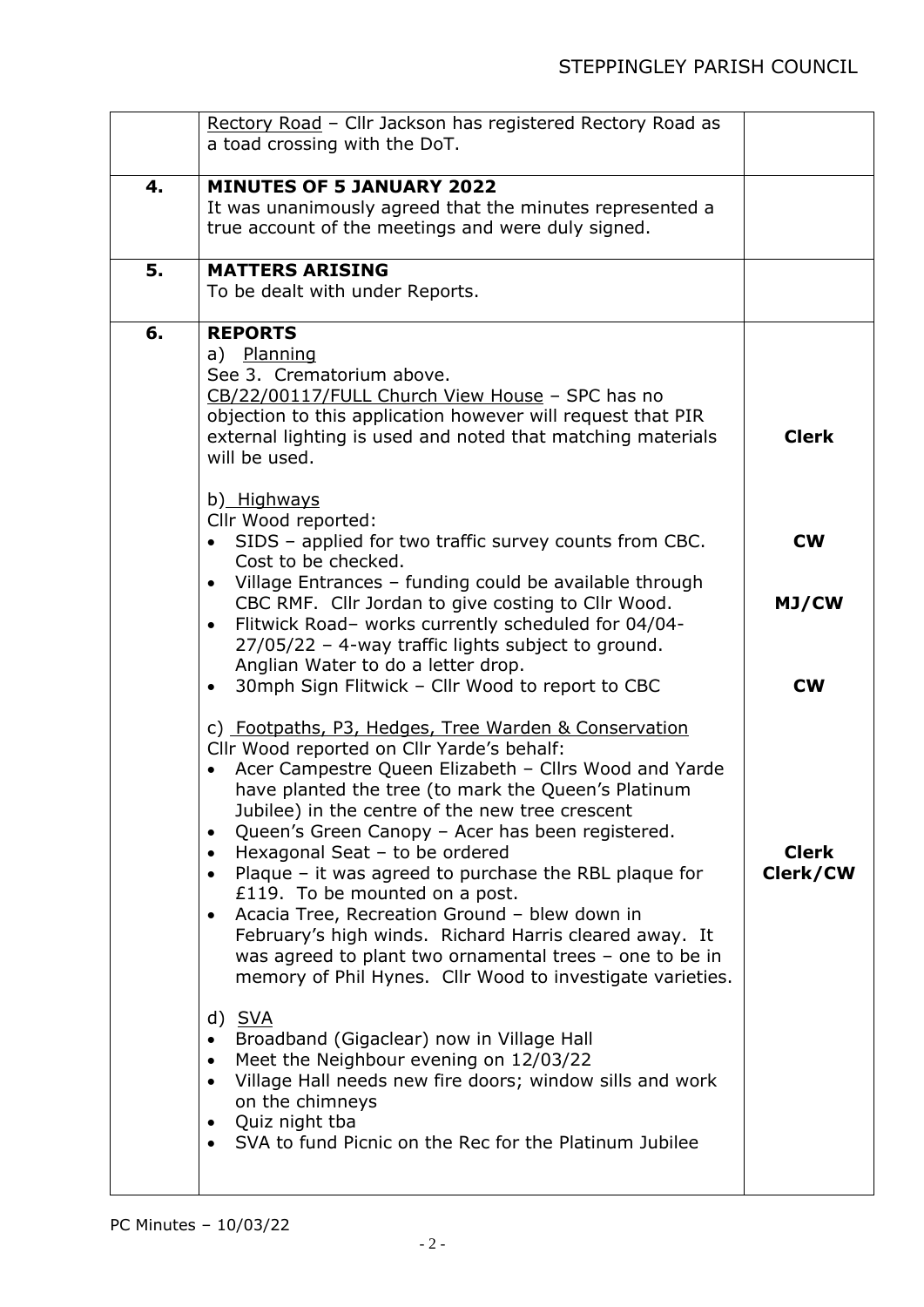|    | e) Recreation Ground<br>Awaiting safety inspection.                                                                                                                                                                                                                                                                                                                                                                                                                                                     |  |
|----|---------------------------------------------------------------------------------------------------------------------------------------------------------------------------------------------------------------------------------------------------------------------------------------------------------------------------------------------------------------------------------------------------------------------------------------------------------------------------------------------------------|--|
|    | f) Steppingley Profile<br>Nothing to report.                                                                                                                                                                                                                                                                                                                                                                                                                                                            |  |
|    | g) Communications<br>Nothing to report                                                                                                                                                                                                                                                                                                                                                                                                                                                                  |  |
|    | h) Finance<br>The financial spreadsheet was circulated prior to the<br>meeting.                                                                                                                                                                                                                                                                                                                                                                                                                         |  |
|    | <b>Balances:</b><br>Current Account £5,815.86<br>Reserve Account £9,204.66                                                                                                                                                                                                                                                                                                                                                                                                                              |  |
|    | Payments:<br>18.01.22<br>Fire & Security Solutions Ltd - Pavilion Fire<br>Alarm Service - £219<br>21.01.22 CPRE Subscription<br>30.01.22 Richard Harris - Tree Surgery -£350<br>Chris Wood Jubilee Tree -<br>21.02.22<br>189.08<br>25.02.22 Fire & Security Solutions Ltd - Pavilion Fire<br>Extinguisher - £198<br>27.02.22 Richard Harris - Tree Surgery - £220<br>Office Needs Direct Ltd - Tree Seat - £582.17<br>01.03.22<br>10.03.22<br>Julie Todd - Expenses (inc Office Allowance) -<br>£172.32 |  |
| 7. | <b>POLICIES AND PROCURES</b><br>The following documents were circulated prior to the<br>meeting and approved at the meeting:<br><b>Risk Assessment</b><br>$\bullet$<br>Asset Register<br><b>Financial Regulations</b><br><b>Standing Orders</b>                                                                                                                                                                                                                                                         |  |
| 8. | <b>CORRESPONDENCE</b><br>Circulated prior to the meeting.                                                                                                                                                                                                                                                                                                                                                                                                                                               |  |
| 9. | <b>ANY OTHER BUSINESS</b><br>Cllr Jordan raised the possibility of changing the envelope of<br>the conservation area to include the field next to the<br>bungalow and also the land/field behind Church End to the<br>chapel.                                                                                                                                                                                                                                                                           |  |